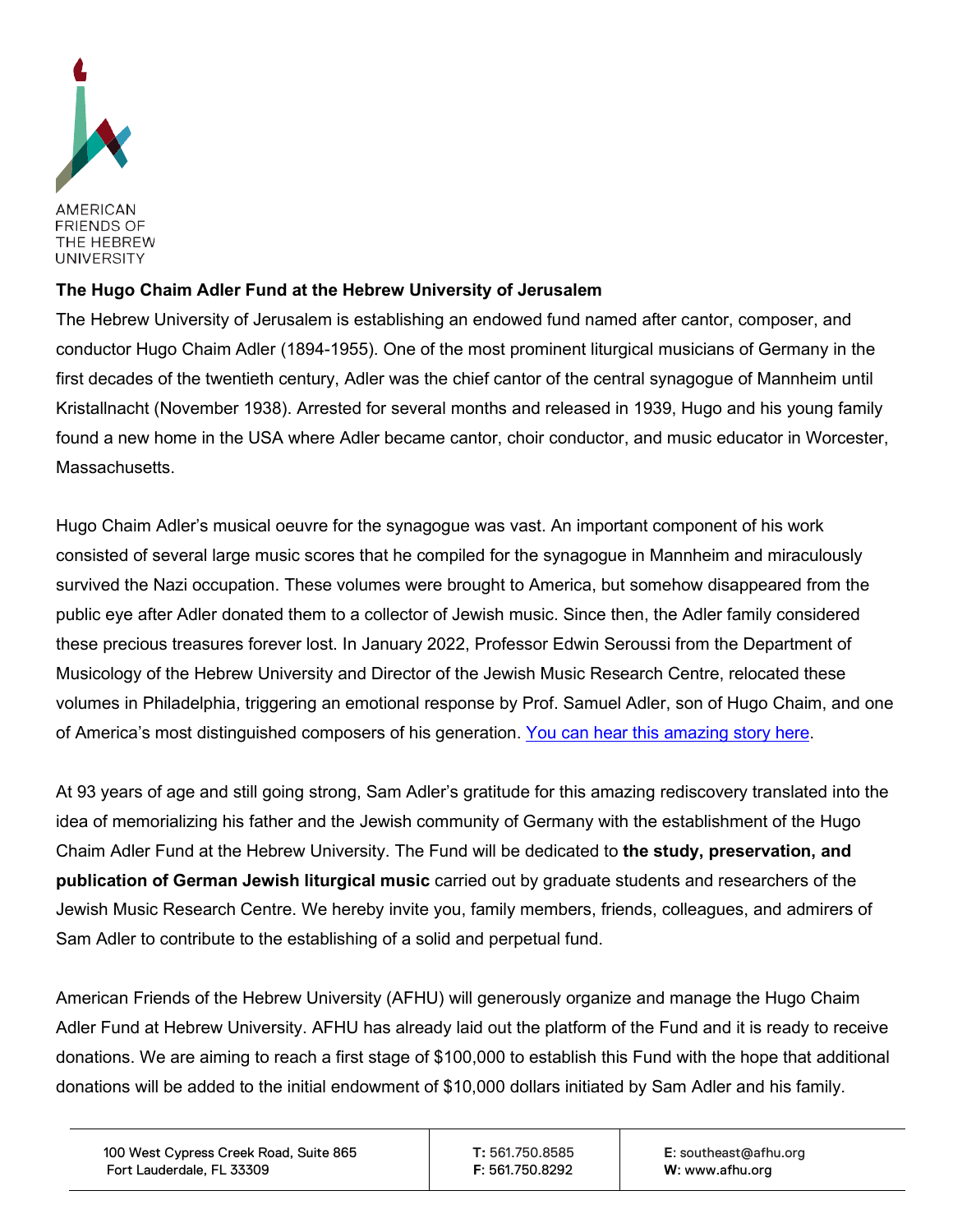

Monica Loebl, National Director of Development, is the contact at AFHU. Donation details are as follows:

- 1. All checks must be sent to Monica Loebl, AFHU, 100 W Cypress Creek Rd., suite 865, Fort Lauderdale, FL 33309. The checks should be for "American Friends of the Hebrew University" and please note in the check "On Behalf of the Hugo Chaim Adler Fund for the study, preservation, and publication of German Jewish liturgical music."
- 2. If you prefer to pay via credit card or direct bank transfer, please contact the AFHU Southeast Region Office for payment instructions, 561.750.8585.
- 3. If you prefer the amount you donated to remain anonymous, please let Monica know.

## **The Jewish Music Research Center**

The Jewish Music Research Center – the only academic center in the world devoted to the documentation, research, and publication of materials on Jewish Music – is crucial to the ongoing preservation of Jewish culture and history. Music and Judaism are intimately connected: prayers, communal activities, life cycle events, Jewish festivals - all find expression in music. From the Song of Songs, the chanting of liturgical poems, and klezmer tunes through to modern Israeli compositions, music is a core aspect of Jewish civilization. Founded almost sixty years ago, the Jewish Music Research Centre (JMRC) at the Hebrew University is today led by world-leading scholar Professor. Edwin Seroussi, Israel Prize laureate for 2018. Its mission is to collect and study all documents pertaining to the musical traditions and musical life of Jewish communities past and present. Many projects are conducted with colleagues across the world, with findings published widely in print and digitally.

## **The Impact of the Hebrew University**

The Hebrew University of Jerusalem is Israel's premier university as well as its most prolific research institution, consistently ranked among the leading universities in the world. The university community takes on the world's toughest challenges: they are developers of new agricultural methods designed to help feed a growing global population; builders of solutions that are revolutionizing the automotive, security, and tech industries; and pioneers of computational medicine, focused on treating, preventing, and eradicating disease.